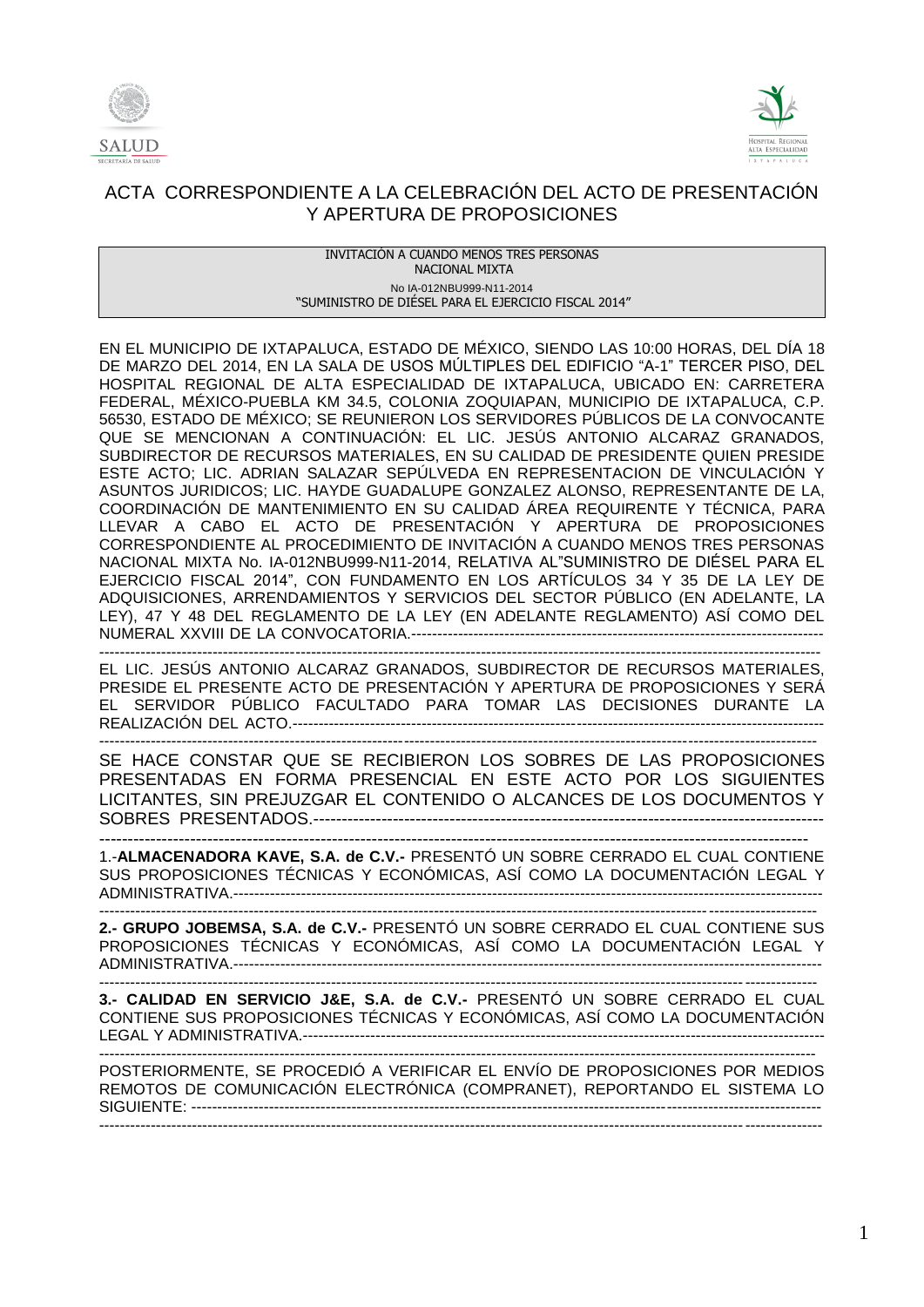



| INVITACION A CUANDO MENOS TRES PERSONAS<br>NACIONAL MIXTA |
|-----------------------------------------------------------|
| No IA-012NBU999-N11-2014                                  |
| "SUMINISTRO DE DIESEL PARA EL EJERCICIO FISCAL 2014"      |

### ACTO SEGUIDO NO EXISTEN PROPOSICIONES PARA ESTA CONVOCATORIA EN EL SERVIDOR DE COMPRANET, COMO SE MUESTRA EN PANTALLA.--------------------------------------------------------------

| Firefox *<br>Captive Portal                                                                                                                                             | × M Recibidos (181) - eretius@ ×   ppr DOF - Diario Oficial de la  ×   ● Procedimiento : 408548 - S ×<br>÷                                                          |       |  |  |  |
|-------------------------------------------------------------------------------------------------------------------------------------------------------------------------|---------------------------------------------------------------------------------------------------------------------------------------------------------------------|-------|--|--|--|
|                                                                                                                                                                         | A https://compranet.funcionpublica.gob.mx/esop/toolkit/negotiation/rfq/modifyRfq.do?from=menu&_ncp=1 $\uparrow$ $\vee$ C   8 $\star$ Google                         |       |  |  |  |
| Más visitados <b>M</b> Primeros pasos Galería de Web Slice Gistios sugeridos Gisoftonic - Programa d Gisoftonic - Últimas nov Gisoftonic - Últimos act<br>$\rightarrow$ |                                                                                                                                                                     |       |  |  |  |
| Administración del Procedimiento                                                                                                                                        | Expediente : 562526 - ADQUISICIÓN DE SUMINISTRO DE DIESEL PARA EL EJERCICIO FISCAL 2014<br>Procedimiento : 408548 - SUMINISTRO DE DIESEL PARA EJERCICIO FISCAL 2014 |       |  |  |  |
| Monitoreo de Licitantes                                                                                                                                                 | Fecha y hora de apertura de proposiciones: 18/03/2014 10:00:00<br>Estado: Por adjudicar                                                                             |       |  |  |  |
| Monitoreo del Licitante<br>Monitor de Participación del Licitante                                                                                                       |                                                                                                                                                                     |       |  |  |  |
| <b>Mail</b><br>Vista Alertas                                                                                                                                            | Duplicar Procedimiento<br>Publicación DOF<br>Eliminar Procedimiento<br>Suspender/Cancelar                                                                           |       |  |  |  |
| <b>Bitácora del Procedimiento</b><br>Bitácora de Modificaciones al Procedimiento                                                                                        | Informe Imprimible $c^n$                                                                                                                                            |       |  |  |  |
| Grupo de Evaluación                                                                                                                                                     | Añadir licitante tras la fecha de cierre                                                                                                                            |       |  |  |  |
| Apertura de Proposiciones                                                                                                                                               | Ningún Licitante encontrado                                                                                                                                         |       |  |  |  |
| Fallo                                                                                                                                                                   |                                                                                                                                                                     |       |  |  |  |
| Difusión de Documentos a Licitantes                                                                                                                                     |                                                                                                                                                                     | Subir |  |  |  |
| <b>Mensajes Unidad Compradora / Licitantes</b><br>$\triangleright$ Mensajes sin leer (0)                                                                                |                                                                                                                                                                     |       |  |  |  |
| Redefinir derechos de usuario<br>Vista Derechos Usuario                                                                                                                 |                                                                                                                                                                     |       |  |  |  |

#### **C IX M**  $\lambda$   $\beta$ 18/03/2014 APERTURA DE LOS SOBRES QUE CONTIENEN LAS PROPOSICIONES TÉCNICAS Y ECONÓMICAS RECIBIDAS DE MANERA PRESENCIAL.*------------------------------------------------------------------------------------*

*--------------------------------------------------------------------------------------------------------------------------------------------*

EL LIC. JESÚS ANTONIO ALCARAZ GRANADOS, QUIEN PRESIDE, PROCEDIÓ A ABRIR LOS SOBRES QUE CONTIENEN LAS PROPOSICIONES TÉCNICAS Y ECONÓMICAS RECIBIDAS DE MANERA PRESENCIAL DE LOS LICITANTES ANTES REFERIDOS A FIN DE VERIFICAR DE MANERA CUANTITATIVA LA DOCUMENTACIÓN REQUERIDA EN LA CONVOCATORIA, SIN QUE ELLO IMPLIQUE LA EVALUACIÓN DE SU CONTENIDO.-----

**--------------------------------------------------------------------------------------------------------------------------------------------** LO ANTERIOR, CONSTA EN EL FORMATO MEDIANTE EL CUAL SE VERIFICÓ PARA CONSTANCIA LA DOCUMENTACIÓN PRESENTADA POR LOS LICITANTES, MISMA QUE FORMARÁ PARTE DEL EXPEDIENTE DE LA CONVOCATORIA, LA CUAL CUMPLE CON LO DISPUESTO POR EL ARTÍCULO 48 FRACCIÓN I DEL REGLAMENTO.-----------------------------------------------------------------------------------------

-------------------------------------------------------------------------------------------------------------------------------------------- EL LIC. JESÚS ANTONIO ALCARAZ GRANADOS, QUE PRESIDE, HACE CONSTAR QUE SE HIZO ENTREGA A LOS LICITANTES DE SU CORRESPONDIENTE ACUSE DE RECIBIDO DE LA

DOCUMENTACIÓN ENTREGADA, ASIMISMO INFORMÓ A LOS ASISTENTES QUE TODAS LA PROPOSICIONES SERÁN EVALUADAS DE FORMA CUALITATIVA PARA LA EMISIÓN DEL FALLO, DE CONFORMIDAD CON LO SEÑALADO EN EL ARTÍCULO 48 FRACCIÓN II Y III DEL REGLAMENTO.----------------------------------------------------------------------------------------------------------------------  $-1-\frac{1}{2}$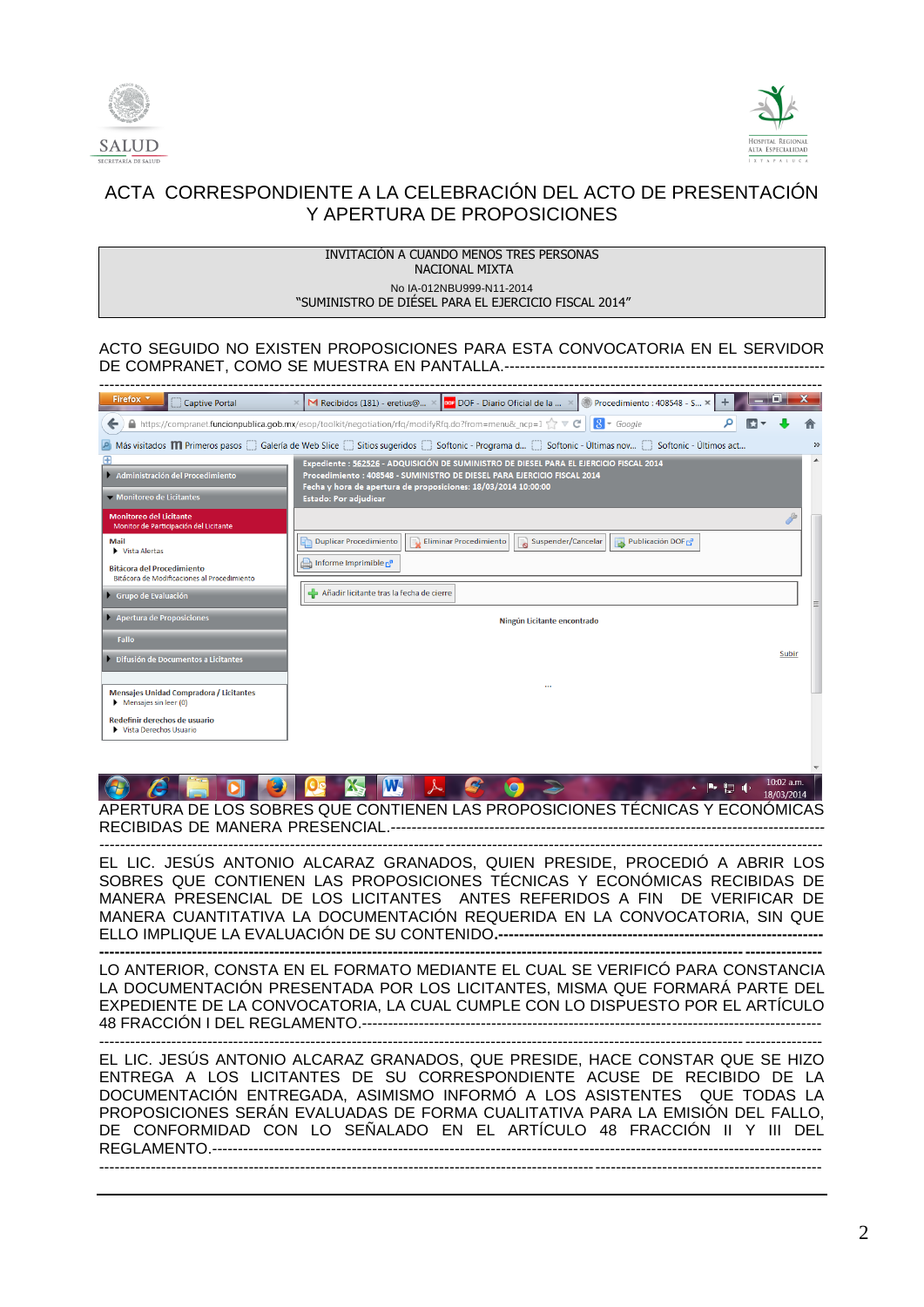



#### INVITACIÓN A CUANDO MENOS TRES PERSONAS NACIONAL MIXTA No IA-012NBU999-N11-2014 "SUMINISTRO DE DIÉSEL PARA EL EJERCICIO FISCAL 2014"

## **LECTURA DE LAS PROPUESTAS QUE INTEGRAN LA OFERTA ECONÓMICA, ASÍ COMO EL IMPORTE TOTAL DE SUS PROPOSICIONES PRESENTADAS EN ESTE ACTO.**------------------------------

-------------------------------------------------------------------------------------------------------------------------------------------- EL LIC. JESÚS ANTONIO ALCARAZ GRANADOS, QUE PRESIDE EL PRESENTE ACTO, CON FUNDAMENTO EN LOS ARTÍCULOS 35 FRACCIÓN III DE LA LEY Y 47 PENÚLTIMO PÁRRAFO DE SU REGLAMENTO, DA LECTURA AL PRECIO UNITARIO DE LA PARTIDA DE LA PROPOSICIÓN ECONÓMICA, HACIENDO CONSTAR EL IMPORTE TOTAL SIN I.V.A. DE CADA UNO DE LOS LICITANTES SIENDO LAS SIGUIENTES.------------------------------------------------------------------------------------

| No | NOMBRE O RAZON SOCIAL DEL LICITANTE  | <b>MONTO MINIMO</b> | <b>MONTO MAXIMO</b> |
|----|--------------------------------------|---------------------|---------------------|
|    | ALMACENADORA KAVE, S.A. de C.V.-     | \$751.742.91        | \$1,879,357.31      |
|    | GRUPO JOBEMSA, S.A. de C.V.          | \$765.031.87        | \$1.912.579.71      |
|    | CALIDAD EN SERVICIO J&E, S.A. de C.V | \$774,998.59        | \$1,937,496.32      |
|    |                                      |                     |                     |

A FIN DE OTORGAR MAYOR TRASPARENCIA AL PRESENTE ACTO DE PRESENTACIÓN Y APERTURA DE PROPOSICIONES EL SERVIDOR PÚBLICO LIC. HAYDE GUADALUPE GONZALEZ ALONSO, REPRESENTANTE DE LA COORDINACIÓN DE MANTENIMIENTO, Y EL LIC. JESÚS ANTONIO ALCARAZ GRANADOS, SUBDIRECTOR DE RECURSOS MATERIALES, EN FORMA CONJUNTA CON EL REPRESENTANTE ELEGIDO POR LOS LICITANTES, EL C. EMMANUEL AGUSTIN SÁNHEZ BECERRIL, REPRESENTANTE DE LA EMPRESA ALMACENADORA KAVE S.A. DE C.V., RUBRICARON TODOS Y CADA UNO DE LOS DOCUMENTOS PRESENTADOS Y QUE FORMARÁN PARTE DEL EXPEDIENTE CORRESPONDIENTE,DE CONFORMIDAD CON LO ESTABLECIDO EN EL ARTÍCULO 35 FRACCIÓN II DE LA LEY.-----------------------------------------------------

SE HACE CONSTAR QUE PARA EFECTOS DE LA EMISIÓN DEL FALLO, EL LIC. JESÚS ANTONIO ALCARAZ GRANADOS, QUIEN PRESIDE EL PRESENTE EVENTO, ENTREGÓ AL LIC. HAYDE GUADALUPE GONZALEZ ALONSO, REPRESENTANTE DE LA COORDINACIÓN DE MANTENIMIENTO, LAS OFERTAS TÉCNICAS PRESENTADAS POR LOS LICITANTES EN ESTE ACTO, A EFECTO DE QUE EN SU CALIDAD DE ÁREA REQUIRENTE Y TÉCNICA, REALICE LAS EVALUACIÓN CUALITATIVA DE TODOS Y CADA UNO DE LOS REQUSITOS TÉCNICOS SOLICITADOS EN LA CONVOCATORIA.------------------------------------------------------------------------------------

--------------------------------------------------------------------------------------------------------------------------------------------

**--------------------------------------------------------------------------------------------------------------------------------------------** ASI MISMO SE SEÑALA, QUE PARA EFECTOS DE LA EMISIÓN DEL FALLO, EL SERVIDOR QUE PRESIDE EL PRESENTE ACTO, SERÁ EL RESPONSABLE DEL RESGUARDO DE LOS DOCUMENTOS QUE CONTIENEN LAS PROPOSICIONES ECONÓMICAS Y DOCUMENTACIÓN LEGAL-ADMINISTRATIVA DE LOS LICITANTES; LO ANTERIOR, A FIN DE QUE SE REALICE LA EVALUACIÓN DE LOS REQUISITOS ECONÓMICOS SOLICITADOS EN LA CONVOCATORIA.----------- --------------------------------------------------------------------------------------------------------------------------------------------

EN TÉRMINOS DE LO DISPUESTO POR EL ARTÍCULO 35 FRACCIÓN III DE LA LEY, ASÍ COMO LO SEÑALADO EN EL NUMERAL XXIX "FALLO" DE LA CONVOCATORIA, SE DARÁ A CONOCER EL 19 DE MARZO DE 2014 A LAS 17:00 HORAS, EN LA SALA DE USOS MÚLTIPLES DEL EDIFICIO "A-1" TERCER PISO, DEL HOSPITAL REGIONAL DE ALTA ESPECIALIDAD DE IXTAPALUCA, UBICADO EN: CARRETERA FEDERAL, MÉXICO-PUEBLA KM 34.5, COLONIA ZOQUIAPAN, MUNICIPIO DE IXTAPALUCA, C.P. 56530 ESTADO DE MÉXICO.-------------------------------------------------------------------------

-------------------------------------------------------------------------------------------------------------------------------------------- PARA EFECTOS DE LA NOTIFICACIÓN Y EN TÉRMINOS DE LOS ARTÍCULOS 37 BIS DE LA LEY, A PARTIR DE ESTA FECHA SE PONE A DISPOSICIÓN DE LOS LICITANTES QUE NO HAYAN